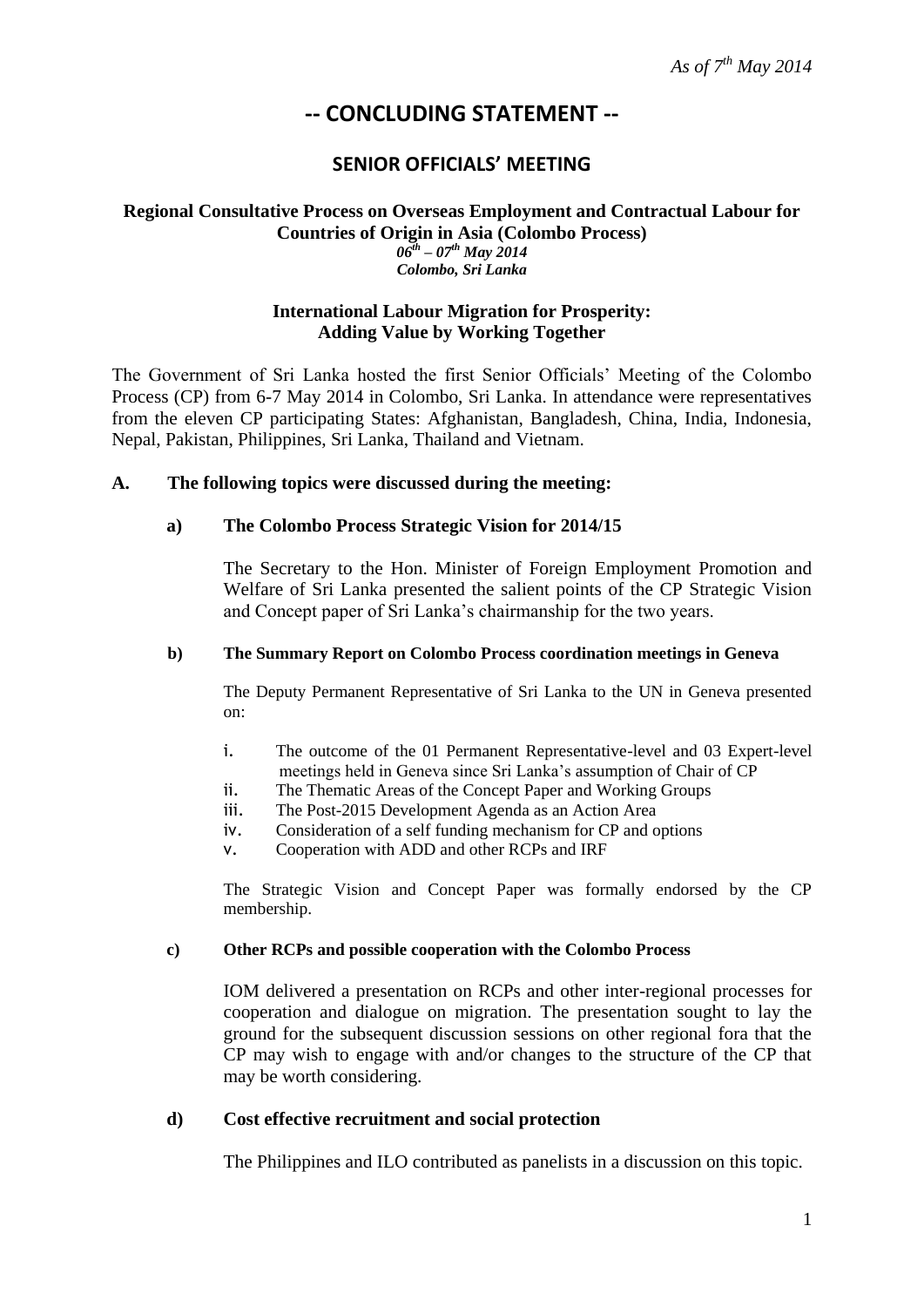## **e) Promoting standard employment contracts**

Sri Lanka, ILO and UN Women were panelists in a discussion on this topic, with specific references to changes to the Kafala system.

## f) **Promoting cheaper, faster and safer remittances**

India, IOM, a private bank and a mobile telecommunication provider contributed to a panel discussion on this topic, which addressed:

- i. A remittances regulatory framework
- ii. Stakeholder engagement and alternative financial solutions
- iii. Remittances and local development
- iv. E-transfer of remittances

## **g) A proposal for a self-funding mechanism for the Colombo Process**

The Deputy Permanent Representative of Sri Lanka to the UN/Geneva made a presentation on consideration of a self-funding mechanism by the CP membership, and referred to discussion on the subject at meetings in Geneva.

- i. Two options were presented on possible funding formula for the CP following discussion in Geneva.
- ii. RCM/Puebla Process funding model, with some adjustments, was presented as one possible model for the CP to consider.
- iii. The roles of IOM and of Chair-in-Office were explained.
- iv. Indicated that self funding enhances predictability, regularity of meetings and sustainability of CP.
- v. Indicated that lack of self funding is a challenge to the effectiveness and sustainability of CP, and that building an independent and predictable funding mechanism was important, without prejudice to external sources of funding.
- **h)** The other three Thematic and Action areas: The way forward
	- Sri Lanka made a presentation on this topic.
	- Bangladesh made a presentation on Migration in the Post-2015 Development Agenda.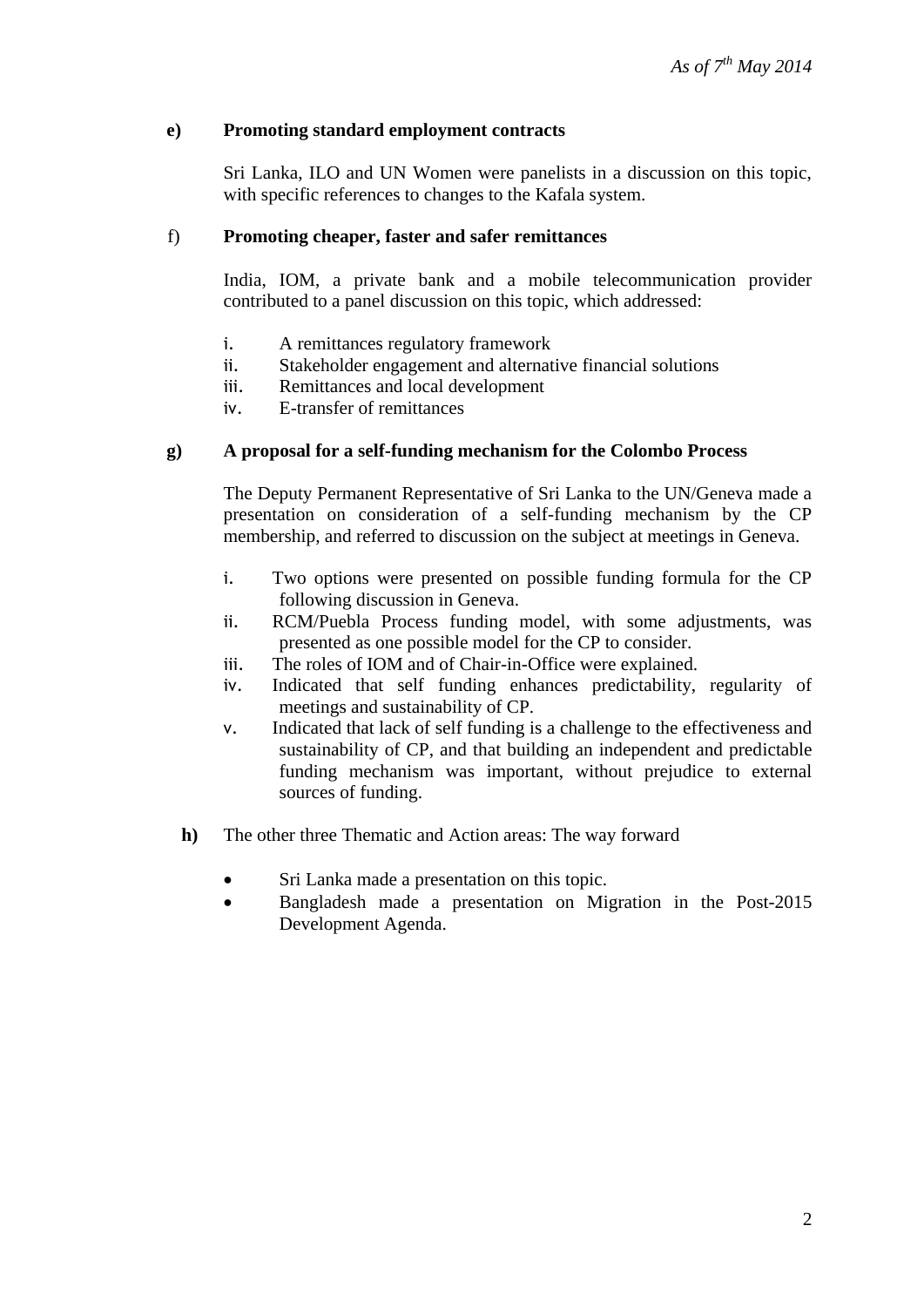## **DECISIONS**

## **B. Resulting from the issues discussed, the participating States further:**

- a) Encouraged CP States to have in place a remittance regulatory environment that promotes cheaper, faster and safer remittances and to better coordinate their efforts and share best practices at the regional and international levels through the establishment of a working group on remittances. The modalities of the working group will include harmonization of data collection and analysis, and provision of a forum for CP Central Banks to convene.
- b) Agreed that States should implement policies that maximize the contribution of remittances to development, bearing in mind that remittances are private funds, through promoting financial inclusion and education, engaging financial institutions and local stakeholders.
- c) Encouraged CP States to reduce the costs of recruitment by strengthening national policy and legal frameworks taking into account international standards, particularly ILO c.181, operationalising these through effective enforcement, and consider promoting voluntary codes of ethics. All possible action shall be taken by Member States to ensure that the migrant worker recruitment/placement shall be at no cost to the worker.
- d) Encouraged CP States to adopt a unified position on containment of recruitment cost, with recognition of the need to set targets, and to obtain baseline information.
- e) Reiterated the importance of migrant workers being covered by social insurance, particularly in the area of employment injury, and having access to basic social security guarantees.
- f) Reiterated the interest of CP States in promoting standard employment contracts and enhancing dialogue and cooperation with destination countries in order to promote the well being of migrant workers.
- g) Reiterated the need for CP States to reach agreement on a standard unified employment contract for domestic migrant workers, and in this regard agreed to present the Report on Unified Standard Employment Contract jointly undertaken by UN Women and Government of Sri Lanka at the Asia Gulf States Regional Dialogue (AGSRD) held on 3 - 4 December 2013, to ADD SOM on 22 May 2014.
- h) Recognized that the functioning of labour laws are impeded by the exercise of the Kafala to the considerable detriment of expatriate/migrant workers, and encouraged GCC countries of destination to promote enforcement of labour laws to oversee the work of all occupational categories of expatriate/migrant workers, including migrant domestic workers.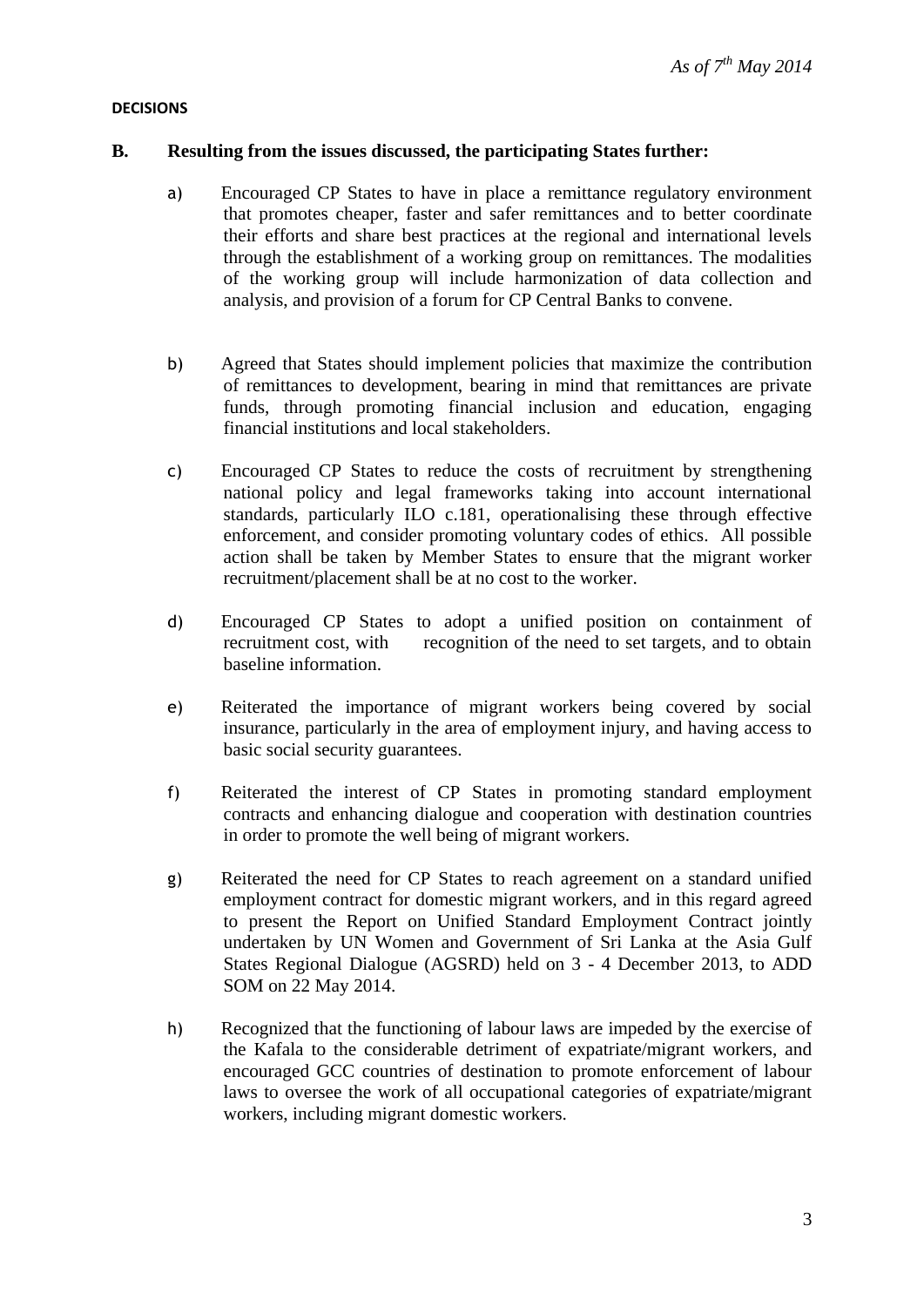- i) Agreed to put forward the proposal to destination countries that in the event of the death of a migrant worker, the Embassy/Consulate that represents the deceased worker be immediately informed by the State authorities. Furthermore, the human remains of the deceased shall be repatriated to the home country at the expense of the employer/sponsor, within a time span not exceeding two weeks, barring the need for further investigation.
- j) Emphasized the interests of CP States in enhancing cooperation and coordination between the CP and the ADD, Asia-EU Dialogue and other migration dialogue mechanisms /other Regional Consultative Processes (RCPs).
- k) Encouraged CP States to adopt a multi-stakeholder approach to CP with the involvement of other agencies.
- l) Agreed to form a working group of CP member States in Geneva to further discuss a self-funding mechanism for CP in consultation with relevant line institutions in respective capitals. It was agreed that the Chair will initiate communication directly with respective focal line institutions of CP member States on the subject.
- m) Encouraged CP States to better integrate migration into their national policies and to coordinate their efforts on the Post-2015 Development Agenda activities.
- n) Proposed considering the membership of CP of other countries of origin in Asia following formal request.
- p) Proposed initiation of study reports on CP thematic areas for further deliberations at future SOMs. One such study on recruitment monitoring and migrant welfare services in the CP and Countries of destination can provide baseline information for discussion.
- q) Agreed to study and discuss a common procedure in recognizing the qualifications among countries of destination in the Middle East and countries of origin, to generate transparency and common understanding of the standards.
- r) Agreed that the CP Chair will present the outcome of the CP SOM in summary at the GFMD Forum Meeting scheduled to be held in Sweden on 14- 16 May 2014.
- s) Welcomed the ADD SOM, which is scheduled to take place on 22 May 2014 in Kuwait, and encouraged CP countries to participate in this meeting.